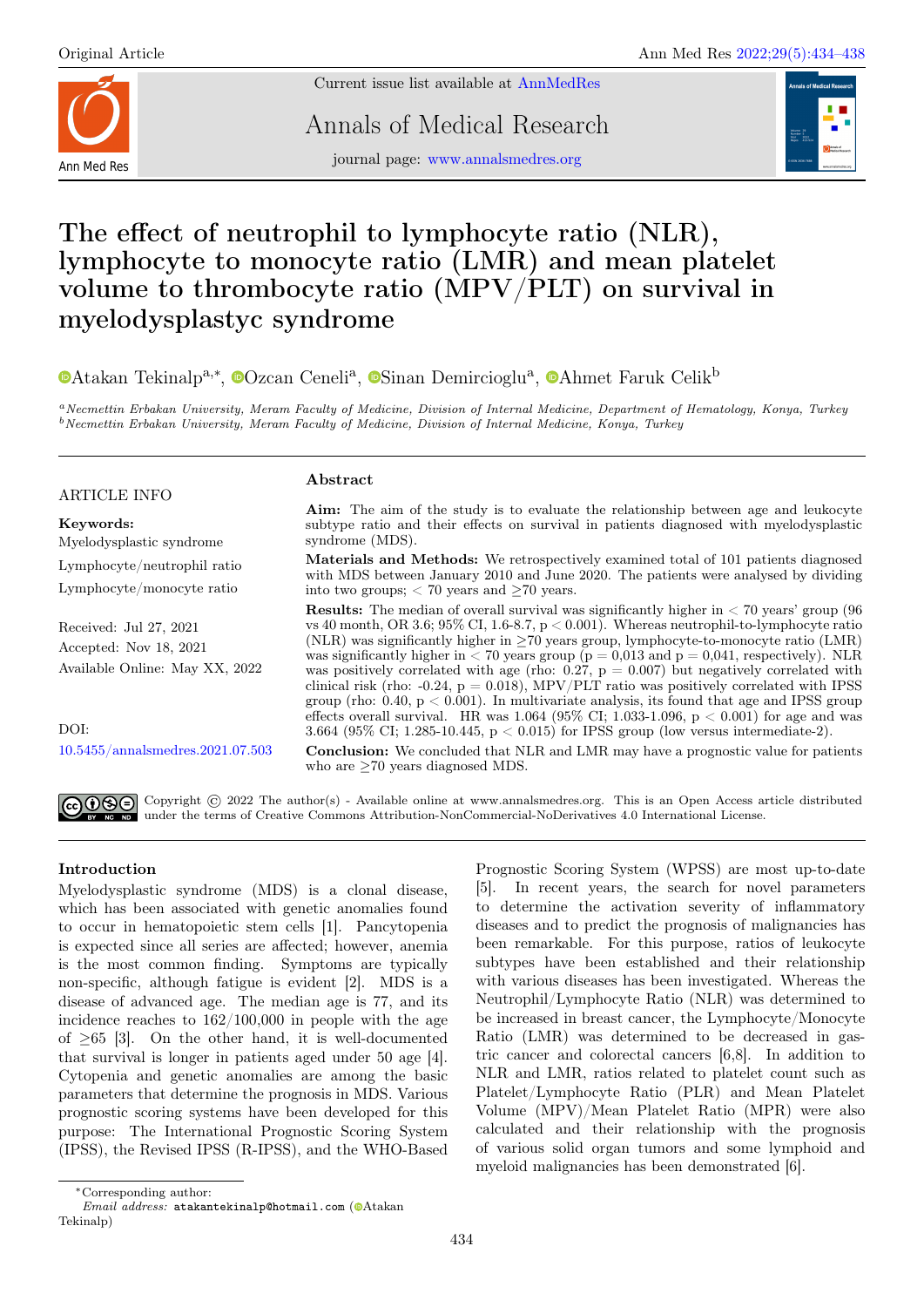In this study, we investigated the effect of age and leukocyte subtype ratios on the prognosis of MDS.

#### Materials and Methods

Patients who had been diagnosed with MDS between January 2010 and June 2020 in the Division of Hematology, Department of Internal Medicine, Necmettin Erbakan University Meram Faculty of Medicine were included in our study. Patients whose follow-up and treatment data were available were assessed retrospectively. Patients' epidemiological data (age, gender), characteristics associated with MDS (Subtype, IPSS risk and clinical risk groups), treatment modalities, hemogram parameters at the time of diagnosis, and related ratios (Lymphocyte/Neutrophil Ratio; LNR, Lymphocyte/Monocyte Ratio; LMR, MPV/PLT Ratio; MPR), ferritin levels and baseline laboratory values and survival status were recorded. Overall survival (OS) was considered as the period from diagnosis to death or, for surviving patients, the period until the assessment. Patients were compared in two groups, as those with the age of  $<$  70 years and those with the age of  $\geq 70$  years.

#### Statistical analysis

The statistical analysis of our study was performed using the SPSS IBM Statistic for Windows, version 22.0. Independent samples t-test or Mann-Whitney U test was used for comparison of continuous numerical data between groups, depending on the distribution normality of the variables. Categorical variables were expressed as percentages  $(\%)$  and compared via the chi-square test. Spearman's correlation test was used for correlation analysis. Survival analysis was performed by the Kaplan Meier method and the difference between survival curves was analyzed by the Long Rank test. Based on the univariate analysis, potential effective parameters on survival were assessed by Cox regression analysis using the Backward selection method in multivariate analysis. The results were considered statistically significant at  $p < 0.05$  (95\% confidence).

The study was approved by the Local Ethics Research Committee of Necmettin Erbakan University Meram Faculty of Medicine with protocol number 2020/2907.

#### Results

One hundred one patients were assessed in our study. The mean age of the patients was  $67.4 \pm 11.5$  (M:  $67.8 \pm 12.6$ ) F: 67.9  $\pm$  1121), and 49 (48.5%) were female while 52 (51.5%) were male. Disease subtype, R-ISS, and first-line treatment distributions of the patients are presented in Table 1.

While 31 patients (30.8%) did not require treatment, other patients received medical or supportive treatment. The patients who received thalidomide, filgrastim, danasin, methylprednisolone, and cyclosporine in the first-line treatment, apart from demethilizan and erythropoietin, were included in the other group. 34 (48.5%) of the patients receiving medical or supportive treatment aged < 70 years while 36 of them  $(51.59\%)$  aged  $\geq$  70 years. Of

Table 1. Table 1: Distribution of Patient: MDS-Subtype, IPSS, Clinical Risk and Treatment (N: 101)

|                      | n  | %    |
|----------------------|----|------|
| MDS-Subtype          |    |      |
| <b>SLD</b>           | 40 | 39.6 |
| <b>MLD</b>           | 29 | 28.7 |
| RARS                 | 3  | 3    |
| RAEB-1               | 15 | 14.8 |
| RAEB-2               | 9  | 8.9  |
| Isole del5q          | 5  | 4.9  |
| <b>IPSS</b>          |    |      |
| Low                  | 41 | 40.5 |
| Intermediate-1       | 48 | 47.7 |
| Intermediate-2       | 9  | 8.9  |
| High                 | 3  | 2.9  |
| <b>Clinical Risk</b> |    |      |
| Low                  | 89 | 88.1 |
| High                 | 12 | 11.9 |
| Treatment            |    |      |
| Demethylation        | 25 | 24.7 |
| <b>EPO</b>           | 18 | 17.8 |
| Supportive care      | 8  | 7.9  |
| Others               | 19 | 18.8 |
| No treatment         | 31 | 30.8 |

Table 2. Table 2: The Comparison of Groups Based on Laboratuary Parameters (N:101)

|                      | <70 years          | $>70$ years        | p           |
|----------------------|--------------------|--------------------|-------------|
|                      | (n: 50, %49.5)     | (n: 51, %50.5)     |             |
| Age                  | $58.7+9.2$         | $77 + 5.8$         | $1001^a$    |
| Hb(g/dL)             | $9.9 \pm 2.6$      | $9.9 \pm 2.0$      | 0.896       |
| WBC (µL)             | 3.555 (1000-16000) | 3.880 (800-18.000) | 0.167       |
| Neutrophyl (µL)      | 1.700 (100-10.350) | 2.300 (50-10.900)  | 0.060       |
| Lymphocyte $(\mu L)$ | 1.400 (280-3.180)  | 1.200 (500-4.840)  | 0.352       |
| Monocyte (µL)        | 300 (100-2400)     | 400 (40-2300)      | 0.101       |
| PLT $(103/\mu L)$    | 98 (11-583)        | 95 (22-802)        | 0.870       |
| MPV                  | $10.2 \pm 2.0$     | $10.1 \pm 1.8$     | 0.819       |
| Ferritin $(\mu g/L)$ | 197.5 (15-2463)    | 240 (20-2673)      | 0.500       |
| <b>NLR</b>           | $1.2(0.1-16.8)$    | $1.8(0.08-6)$      | 0.013 b     |
| LMR                  | $4.0(0.7-21.4)$    | $2.8(0.4-53.7)$    | $0.041^{b}$ |
| <b>MPR</b>           | $0.08(0.02-0.8)$   | $0.1(0.01-0.51)$   | 0.780       |
|                      |                    |                    |             |

a Independent samples t- test, b Mann-Whitney U Test, NLR:

Neutrophyl/Lymphocyte Ratio, LMR: Lymphocyte/Monocyte Ratio, MPR: MPV/PLT Ratio

Table 3. Survival Analysis of Age-related Groups

| Groups | Estimated Median Survival | 5 Years OS $(\%)$ | D            |
|--------|---------------------------|-------------------|--------------|
| ~< 70  | 96 (95% CI; 58.9-133)     | 73                | ${}_{0.001}$ |
| $>$ 70 | 40 (95% CI; 12.2-67.7)    | 21                |              |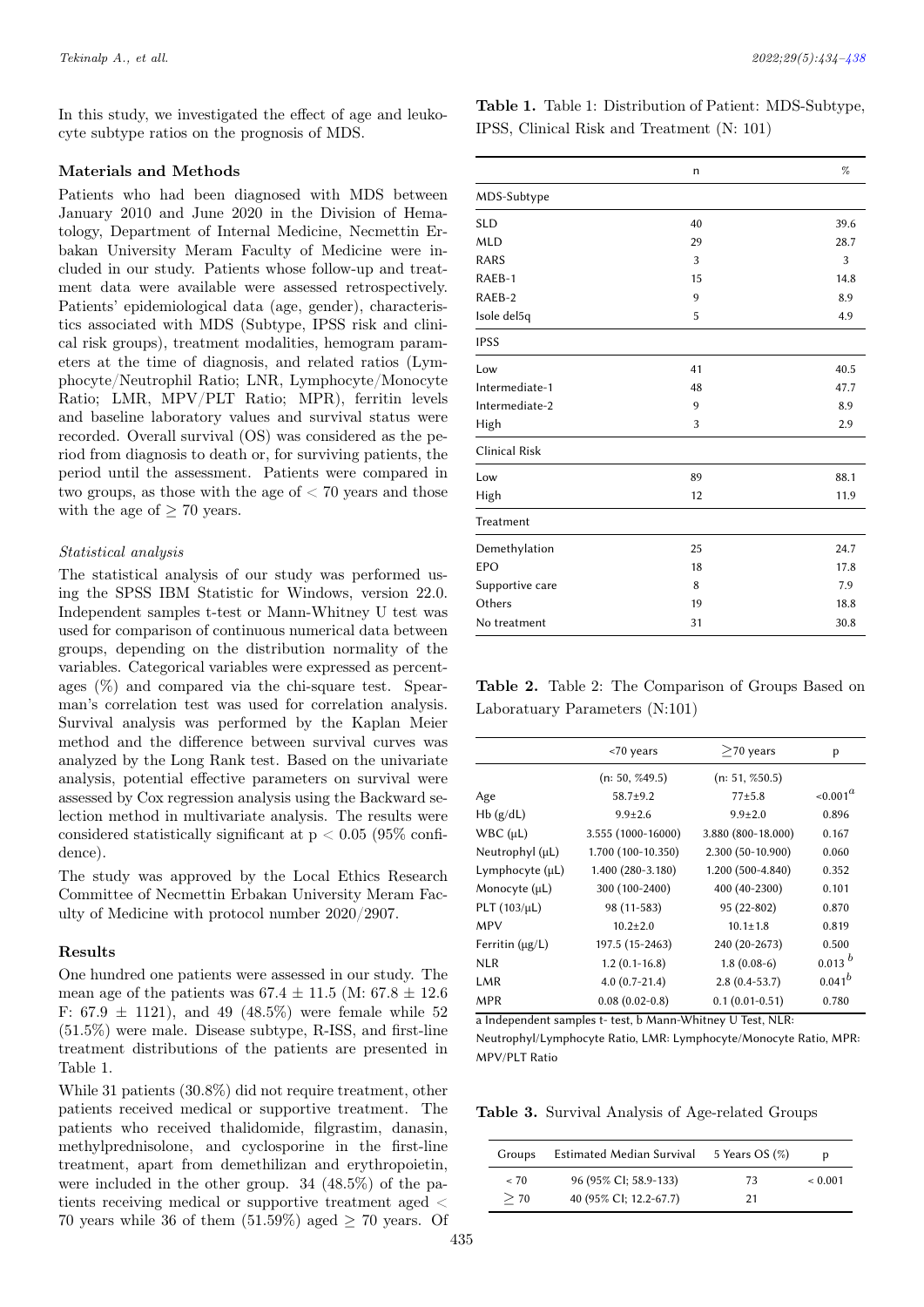Table 4. Table 4: Multivariate Analysis of Risk Factors for Overall Survival\*

| <b>Risk Factor</b>           | Hazard Ratio (95% CI) | p            |
|------------------------------|-----------------------|--------------|
| Age                          | $1.064(1.033-1.096)$  | ${}_{0.001}$ |
| IPSS Group (Reference Group: |                       | 0.049        |
| Low risk)                    |                       |              |
| Intermediate-1 vs Low risk   | 1.603 (0.833-3.084)   | 0.158        |
| Intermediate-2 vs I ow risk  | 3.664 (1.285-10.445)  | 0.015        |
| High risk vs Low risk        | 6.04 (0.687-59.748)   | 0.103        |

\*The possible factors identified by univariate analyses were entered into the model. In order to determine independent predictors on survival, Cox regression analysis with backward selection was used and statistical significant step was taken on the table.

the 12 patients in the high-risk group clinically, 7 (58.3%) aged  $\lt$  70 years, and 5 (41.7%) aged  $\gt$  70 years. No significant difference was determined between the two age groups regarding clinical risk frequency (Fisher's Exact test p: 0.741)

In the assessment of laboratory testing, which was performed at the time of diagnosis, NLR was determined to be significantly higher in the group of patients aged  $\geq70$ (1.8 vs. 1.2; p: 0.013). A weak positive correlation was found between age and NLR (rho: 0.27, p: 0.007). The median LMR was 2.8 in the group of patients aged  $\geq 70$ , while it was 4 in patients aged  $<$  70, and the difference between the two groups was found to be significant (p: 0.041). However, the correlation between age and LMR was not significant (rho: 0.21, p: 0.053). The comparison of laboratory parameters by age groups is presented in Table 2.

Other statistically significant correlations were as follows: A negative (rho: -0.24, p: 0.018) correlation was found between NLR and clinical risk, as well as between Hb and ferritin (rho:  $-0.48$ ,  $p < 0.001$ ), whereas a positive correlation was found between MPR and IPSS group (rho: 0.40,  $p < 0.001$ ).

The median overall survival of all patients was found to be 62.5 months (95% CI: 50.2-72.1). As seen in Table 3 [Table3], the estimated median survival of patients who aged  $<$  70 years was 96 months (95\% CI; 58.9-133) and it was 40 months (95% CI; 12.2-67.7) in patients who aged  $\geq 70$ and there was a significant difference between the two age groups (OR, 3.6; 95\% CI, 1.6-8.7 Long Rank  $p < 0.001$ ). Besides, five-year survival rates are 73% and 21%, respectively. The survival graph of the two groups is presented in the Figure 1.

The significant result step of the multivariate analysis is presented in Table 4.

Based on these results, one unit increase in age increases the risk of death by 1.064 (95% CI; 12.2-67.7 and  $p <$ 0.001); For IPSS groups, being in group 3 increases the risk of death by 3.664 (95% CI; 1.285-10.445 and p: 0.015) compared to group 1.

### Discussion

MDS patients are often diagnosed at an advanced age, and the incidence of the disease increases with age. In

<span id="page-2-0"></span>

Figure 1. The survival graph of the two groups

the ten-year cohort study, its incidence was reported as 0.5/100,000 in the population aged under 50, while it was 89/100,000 in the population aged over 80 [7]. Data on the epidemiology of MDS in Asian populations are limited. In the study of Chihara et al., which included 7995 patients, the median age was found to be 76 years, and the incidence was revealed to increase significantly, particularly over the age of 70 [8]. Besides, the median age was reported to be 58 (18-90) in China [9]. In our study, the number of patients aged under 50 years was 7 (6.9%). The mean age was  $67.4 \pm 11.5$  years, and almost half of the patients aged over 70.

In the 2016 update of WHO, MDS was assessed in 6 subtypes. The most common subtype in our study is MDS-SLD and it accounts for 39.6% of the patients. On the other hand, in Porta et al.'s data of 5326 diseases, the most commonly diagnosed subtype is MDS-MLD (29.6%), and the rate of patients with MDS-SLD is 17.4% [5].

IPSS and R-IPSS are the most used prognostic scoring systems. In both, cytopenia, bone marrow blast ratio, and genetic features are assessed. Cytopenia and genetic features have been detailed in R-IPSS [5]. Various factors such as serum ferritin and  $\beta$ 2 microglobulin levels, which are not included in these scoring systems, have also been associated with poor prognosis [10]. In the analysis of Pleggi et al., which included 1855 patients, it was demonstrated that overall survival was shorter in patients with a ferritin value of  $\geq 500$  ng/ml [11]. Serum ferritin level in MDS is higher compared to the healthy population, even without transfusion. In addition to this finding, it has been shown with multivariate analysis in the study of Kikuchi et al., which included 47 un-transfused MDS patients, that the risk of death was 9.1 and 1.6 times higher in clinically high-risk patients (intermediate-2 and high risk based on the IPSS) and in patients with a ferritin level of  $\geq 500$  ng/ml, respectively (p < 0.001 and p: 0.039, respectively) [12]. In the multivariate modeling of our study, the risk of death was found to be 3.6 times higher in IPSS intermediate-2 patients compared to low-risk patients, but the effect of ferritin on the risk of death was not demonstrated statistically. Moreover, based on our model, the risk of death increases as the age increases. When the clinical risk is assessed, it is noticed that 88.1% of the patients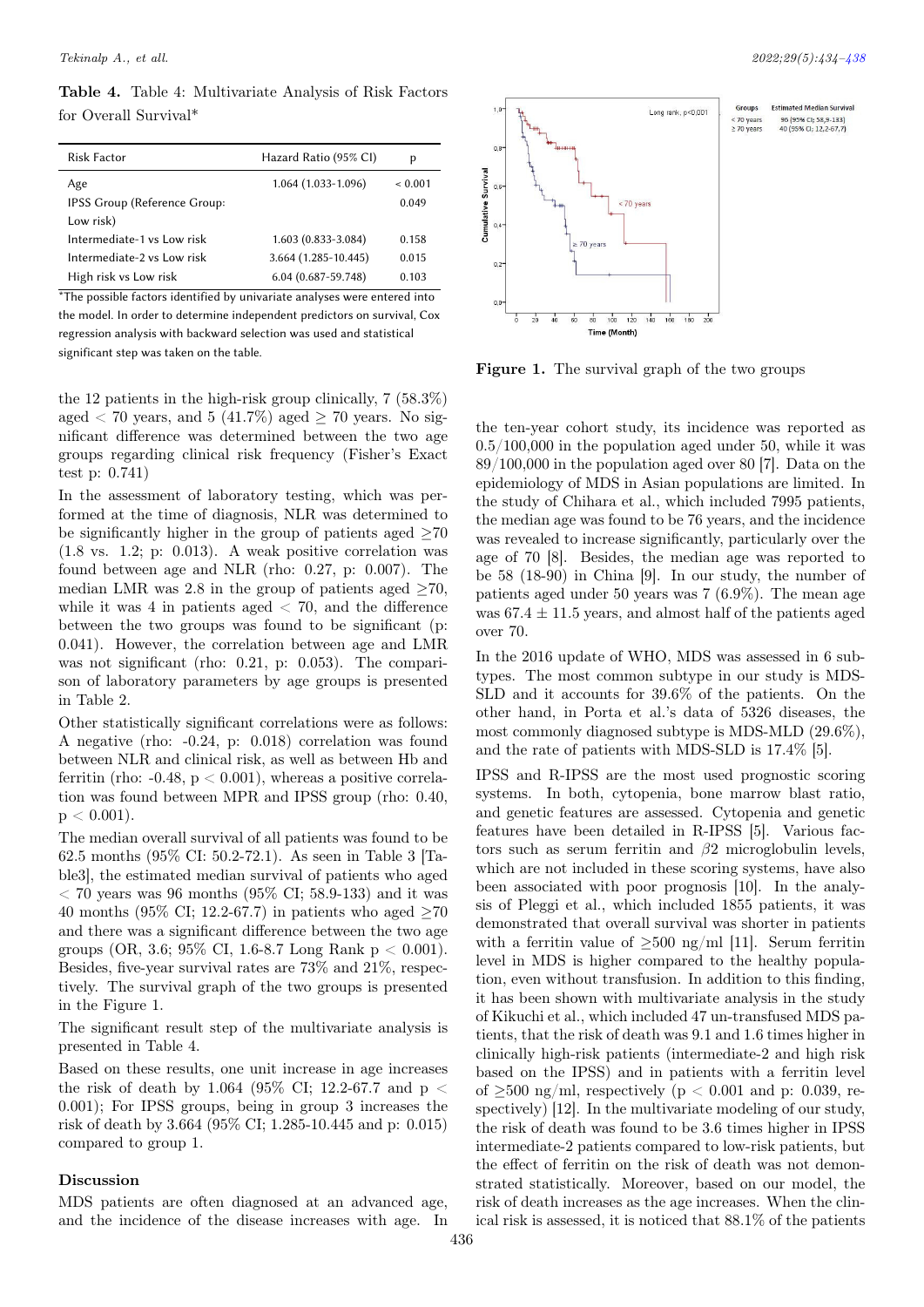have low clinical risk (low risk and intermediate-1 according to IPSS). This reflects the poor prognostic impact of age without affecting the risk group, as revealed in the literature [10]. In the retrospective analysis of Nösslinger et al., it was suggested that patients who aged  $\geq 66$  years had a shorter survival compared to patients who aged  $<66$  years, even if they were at low risk [13]. Consistent with this data, in our study, the median survival of the group consisting of patients aged  $\geq 70$  years was significantly shorter, and the 5-year OS was found to be lower in this group as well. When the correlation between age and ferritin is examined, although ferritin does not show a significant difference between the two age groups, it is higher in patients aged  $\geq 70$  years. On the other hand, although the mean Hb value was the same between the two groups, a medium strength negative correlation was determined between ferritin and Hb. These findings support the negative effect of ferritin elevation on prognosis, independent of anemia, albeit no significant result was obtained in the established model. However, in our study, the fact that the median ferritin in both groups was below 500 ng/ml and the effects of iron accumulation on survival and the erythrocyte replacement frequency were not assessed, hinders interpreting the results safely.

In recent years, the ratios of leukocyte subtypes have been the subject of research in various inflammatory diseases, notably in malignancies. NLR and LMR are among the most recent of these. One of the building blocks of the microenvironment in malignancies is immune and inflammatory cells. The relationship between absolute lymphocyte, monocyte counts and ratios, and the surveillance and progression of lymphoid hematologic malignancies and solid organ cancers is well-known [7, 8].

In the meta-analysis of Mu et al., which included 2515 patients with diffuse large B-cell lymphoma (DLBCL), it was revealed that NLR elevation was an independent risk factor for low OS and progression-free survival (PFS). Furthermore, advanced age, advanced stage, high-risk group, and high LDH have been associated with higher NLR [14]. Similarly, in our study, NLR was found to be significantly higher in patients aged ≥70 years and it was found to be weak positively correlated with age. However, contrary to this, a negative correlation was determined between NLR and clinical risk. In literature, NLR was associated with several pathological processes related inflammation in elderly population especially [15]. In our study co-morbidities and inflammatory markers exception of ferritin were not evaluated. Therefore, relationship between NLR and age could not be elucidated clearly. In the study of Wang et al., it was concluded that low LMR is an indicator of poor anti-tumor efficacy in patients with DLBCL. The LMR cut-off value was determined as 2.71 [16]. Macrophage and lymphocyte subtypes are not known since our study was retrospective.

Increased NLR in Hodgkin lymphoma (HL) patients has also been considered as a predictor for poor OS and PFS in high-risk and advanced-stage patients. The cut-off values vary between 4.3-6.4 in studies [17]. In another study, NLR was found related to response of treatment [18]. Cutoff analysis was not performed in our study. The LMR in HL was assessed in the meta-analysis of Lee, which included 3319 patients. Low LMR was considered as an unfavorable factor for OS and PFS, as well as for treatment tolerance [19].

Low absolute lymphocyte count and advanced age are used in the prognostic index of lymphoid malignancies and increase the risk score, though it varies depending on its subtypes [20]. In this regard, the prognostic correlation of easily obtainable NLR and LMR in lymphoproliferative diseases makes sense.

There are few related studies investigating leukocyte subgroup ratios in myeloproliferative diseases. Mushtaq et al. assessed 63 patients with relapsed/refractory acute myeloid leukemia, and OS was determined to be significantly lower among patients with an NLR of  $> 3$ ; 3.4 months vs. 9.2 months [21]. Likewise, in a retrospective analysis of 102 patients with myelofibrosis, OS was found to be significantly shorter in patients with an NLR of  $\geq 10$ [22]. In the literature, there are no data examining LNR and LMR in MDS, which is a series of myeloid diseases. Furthermore, the inclusion of 101 patients in our study is satisfactory considering the studies on series of myeloid diseases.

MPR, one of the platelet-related indices, has been investigated in solid organ tumors. It has been shown to be lower in gastric and colorectal cancers due to platelet activation and significantly lower in bone marrow and distant organ metastases [23]. Nagaki et al. also found that MPR was lower in patients with non-squamous cell lung cancer compared to the control healthy population; It has been demonstrated that OS is significantly higher among patients with an MPR of  $> 0.40$  and maybe an independent factor in multivariate analyzes [24]. In our study, MPR was detected to be higher in patients aged  $\geq 70$  years, and a positive correlation was determined between MPR and IPSS risk group. Considering the negative impact of advanced age and high-risk disease on survival, high MPR could be considered as an unfavorable prognostic marker in MDS patients, contrary to the literature. However, it might be inaccurate to attribute the meaning to MPR alone, and it should be assessed together with PLT [24]. Because, thrombocytopenia can be seen more prevalently among high-risk patients, as well as these patients may have received thrombocyte replacement during the diagnosis process.

The main points that limit our study can be listed as follows: MDS subtypes, IPSS risk groups, and treatment modalities could not be analyzed since MDS is a heterogeneous disease group, and cut-off values for NLR and LMR could not be revealed.

In conclusion, the fact that the NLR is significantly higher in patients aged  $\geq 70$  years for whom the surveillance is shorter, whereas the LMR is lower, and the weak correlation between age and NLR suggests that these parameters may have prognostic value, particularly in elderly patients, although their effects could not be demonstrated in multivariate analysis.

#### References

1. Steensma DP, Bejar R, Jaiswal S, Lindsley RC, Sekeres MA, Hasserjian RP et al. Clonal hematopoiesis of indeterminate potential and its distinction from myelodysplastic syndromes. Blood. 2015; 126: 9–16.